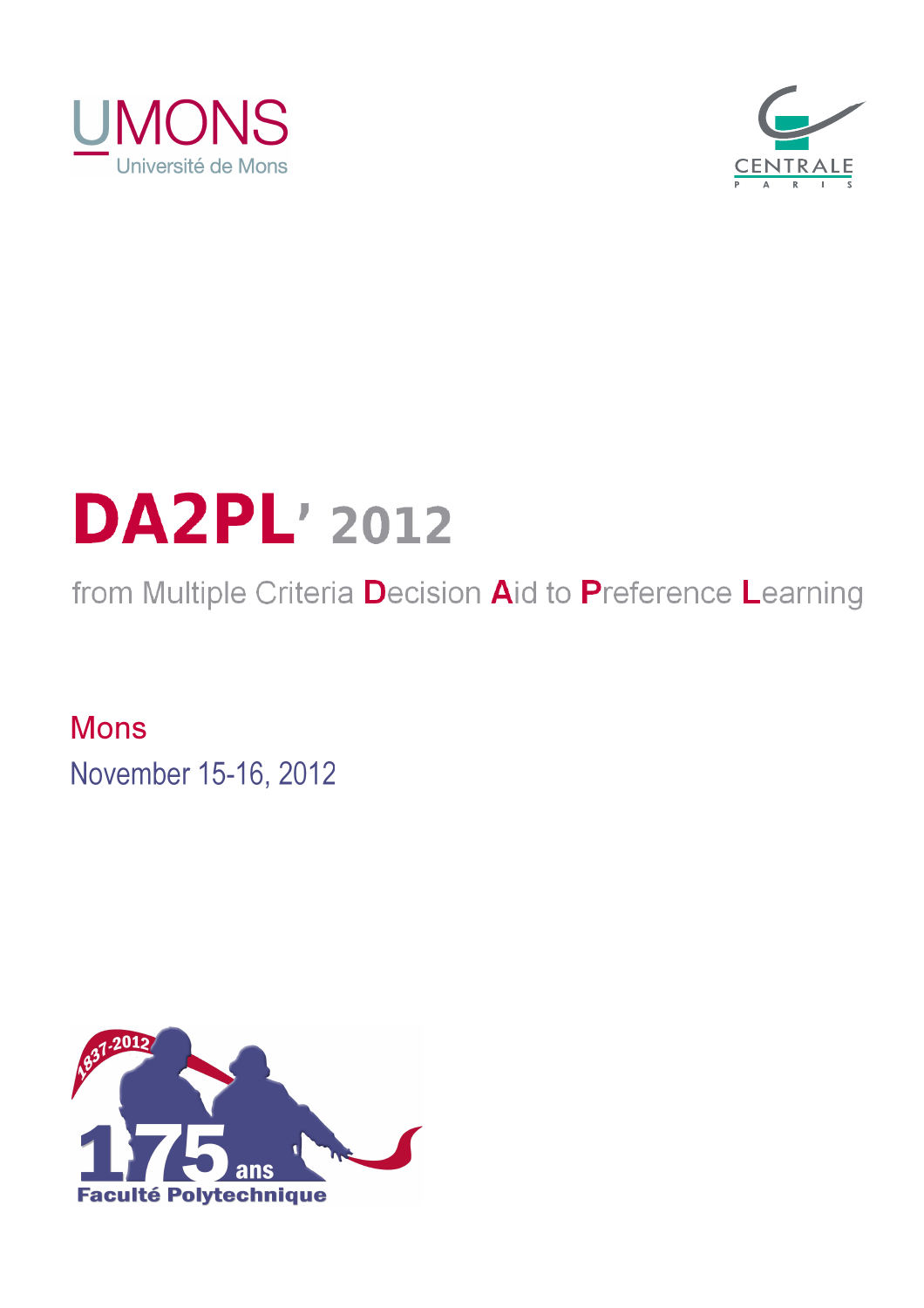# **Using Choquet integral in Machine Learning: what can MCDA bring?**

**D. Bouyssou**<sup>1</sup> **M. Couceiro**<sup>1</sup> **C. Labreuche**<sup>2</sup> **J.-L. Marichal**<sup>3</sup> **B. Mayag**<sup>1</sup>

Abstract. In this paper we discuss the Choquet integral model in the realm of Preference Learning, and point out advantages of learning simultaneously partial utility functions and capacities rather than sequentially, i.e., first utility functions and then capacities or vice-versa. Moreover, we present possible interpretations of the Choquet integral model in Preference Learning based on Shapley values and interaction indices.

# **1 Introduction**

The first application of the Choquet integral in computer science appeared in the late 80's in the field of decision under uncertainty [21], and early 90's in the fields of multi-criteria decision making (MCDM) [7] and data mining [6, 25]. Recently, it has also been used in machine learning (ML) [24]) and preference learning (PL) [4]. The use of the Choquet integral in MCDM and data mining for almost 20 years has lead to a wide literature dealing with both theoretical (axiomatizations) and practical (methodologies, algorithms) aspects [10]. The new fields of ML and PL can benefit from this huge literature. We focus on two aspects in this paper.

The first aspect concerns partial utility functions. As an aggregation function of *n* input variables, the Choquet integral requires that these variables are *commensurate*. By commensurate, we mean that a same value (say 0.5) taken by two different input variables must have the same meaning. In MCDA, this meaning refers to the degree of satisfaction to criteria. For instance, value 0*.*5 corresponds to half-satisfaction. The reason why the Choquet requires commensability is that it compares the values taken by the *n* variables. This commensurability property is obtained by introducing partial utility functions over the attributes. The use of partial utility functions is wellestablished in MCDA. They are much less used in ML and PL. Sometimes, the attributes are aggregated without having being normalized. When attributes are normalized, the partial utility functions are fixed a priori and not learnt. The main point of the paper is to show that, fixing utility functions a priori significantly reduces the expressivity of the model. For instance, if we only consider three criteria, when the utility functions are fixed, it is not difficult to find two comparisons that cannot be represented by a Choquet integral model: in fact 2 comparisons are sufficient (see Section 3.1). Now, when utility functions are not fixed, the simplest example we came up with that is not representable by a Choquet integral and partial utility functions is composed of 6 comparisons (see Section 4.1) with only two attributes. Using conditional relative importance, we also give a non-representable example composed of 11 comparisons with three attributes (see Section 4.2). Back to the case of two attributes, we show in Section 4.3, some sufficient conditions under which the preference relation can be represented by a Choquet integral and partial utility functions.

The second aspect is on the interpretation of the model. Murofushi proposed to use the Shapley value as an importance index [18], and later introduced an interaction index [19]. These two concepts are often used to interpret a capacity. The use of these indices might be debatable as one may argue that the user is interested in the interpretation of the Choquet integral and not the capacity. We recall some results – apparently not known from the community in ML and PL – showning that the Choquet integral can be interpreted in terms of Shapley and interaction indices. These results show that the Shapley value is actually equal to the mean value of the discrete derivative of the Choquet integral over all possible vectors in  $[0,1]^n$ . This assumes that the set of possible alternatives is uniformly distributed in  $[0, 1]^n$ . We show in Section 5 how to extend these results to non uniform distributions which arises often in ML or even in MCDA. Some connections with the definition of the Shapley value and interaction indices on non-Boolean lattices are given.

#### **2 Preliminaries**

#### **2.1 The Choquet integral**

Let us denote by  $N = \{1, \ldots, n\}$  a finite set of *n* criteria and  $X = X_1 \times \cdots \times X_n$  the set of actions (also called alternatives or options), where for each  $i \in N$ ,  $X_i$  represents the set of possible levels on criterion *i*. We refer to function  $u_i: X_i \to \mathbb{R}$ ,  $i = 1, \ldots, n$ , as utility function.

The Choquet integral [9, 10, 17, 16] is based on a *capacity*  $\mu$  defined as a set function from the powerset of criteria  $2^N$  to [0*,* 1] such that:

- 1.  $\mu(\emptyset) = 0$
- 2.  $\mu(N) = 1$
- 3.  $\forall A, B \in 2^N$ ,  $[A \subseteq B \Rightarrow \mu(A) \le \mu(B)]$  (monotonicity).

For an alternative  $x := (x_1, ..., x_n) \in X$ , the expression of the Choquet integral w.r.t. a capacity  $\mu$  is given by:

$$
C_{\mu}((u_1(x_1),...,u_n(x_n))) = \sum_{i=1}^n (u_{\tau(i)}(x_{\tau(i)}) -
$$

 $u_{\tau(i-1)}(x_{\tau(i-1)}) \mu({\tau(i), \ldots, \tau(n)})$ 

where  $\tau$  is a permutation on  $\widetilde{N}$  such that  $u_{\tau(1)}(x_{\tau(1)}) \leq$  $u_{\tau(2)}(x_{\tau(2)}) \leq \cdots \leq u_{\tau(n-1)}(x_{\tau(n-1)}) \leq u_{\tau(n)}(x_{\tau(n)})$ , and  $u_{\tau(0)}(x_{\tau(0)}) := 0.$ 

The preferential information of the decision maker is represented by a binary relation  $\succsim$  over *X* where  $\succ$  is the asymmetric part of  $\succeq$ .

Let  $\Pi(2^N)$  be the set of permutations on *N*, and  $Z_{\tau} = \{z \in$  $[0,1]^n$ :  $z_{\tau(1)} \geq \cdots \geq z_{\tau(n)}\}$ , for  $\tau \in \Pi(2^N)$ . The Choquet integral  $C_{\mu}(x)$  is clearly a weighted sum in each domain  $Z_{\tau}$ . The

<sup>&</sup>lt;sup>1</sup> LAMSADE, University Paris Dauphine, Place du Maréchal de Lattre de Tassigny, 75116 Paris, France. Email: {denis.bouyssou, miguel.couceiro, brice.mayag}@dauphine.fr

<sup>&</sup>lt;sup>2</sup> Thales Research & Technology, 1 avenue Augustin Fresnel, 91767 Palaiseau Cedex- France. Email: christophe.labreuche@thalesgroup.com

 $3$  Faculté des Sciences, de la Technologie et de la Communication, 6, rue Richard Coudenhove-Kalergi, L-1359 Luxembourg. Email: jean-luc.marichal@uni.lu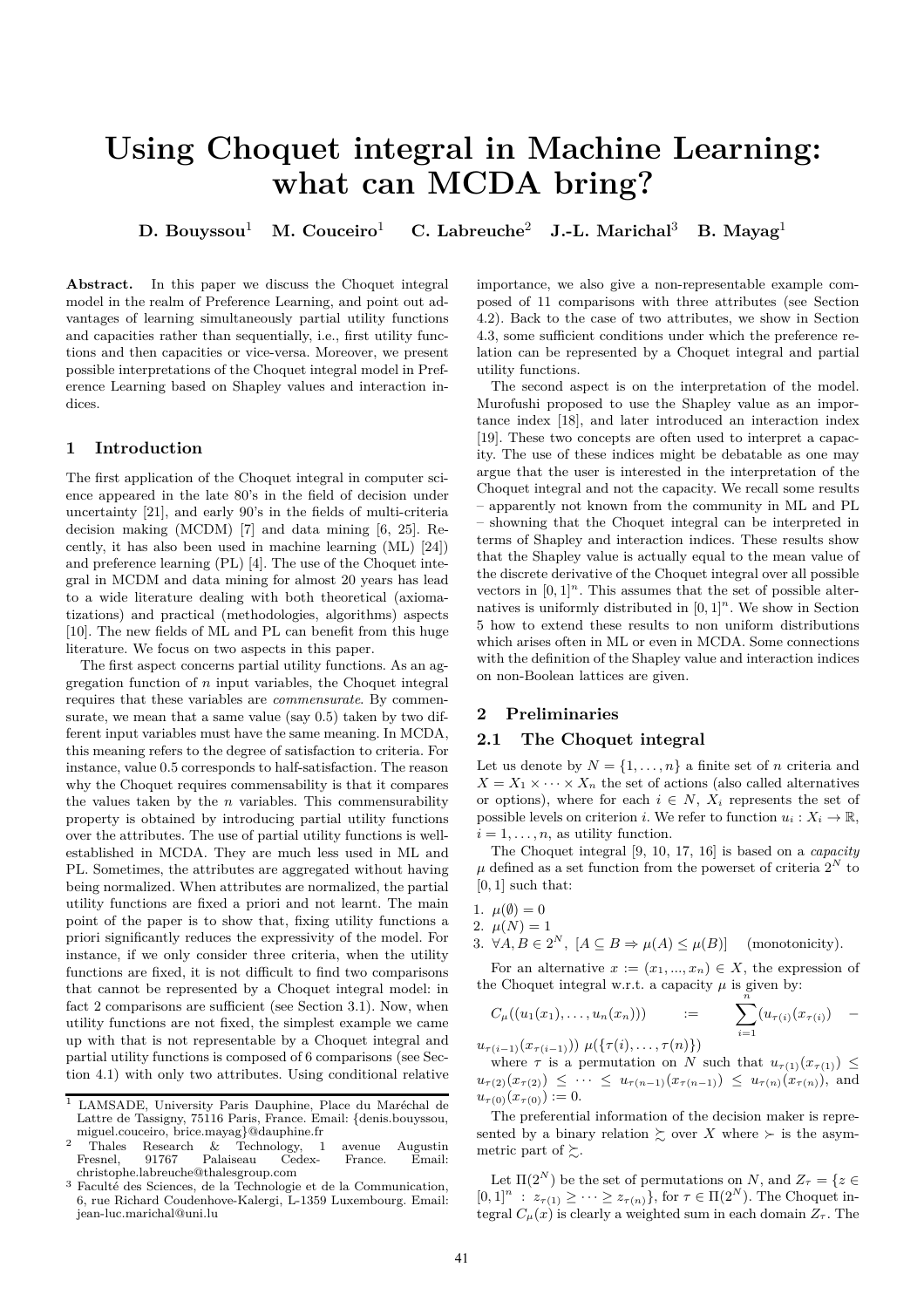weights of criteria change from a domain  $Z<sub>\tau</sub>$  to another one *Z*<sub>τ'</sub>, for  $τ, τ' \in \Pi(2^N)$ . Two alternatives are called *comonotone* if they belong to a same set  $Z_{\tau}$ . The Choquet integral is additive for all comonotone alternatives [20].

# **2.2 Interpretation of a capacity**

A capacity is a complex object (it contains  $2^n$  parameters), hence it is useful to provide an interpretation of *µ*.

The Shapley value [22] is often used in MCDA as a tool to interpret a capacity [19, 7, 8]. Actually, the concept of Shapley value comes from cooperative game theory and has been axiomatized in this framework [26]. The Shapley value describes how the worth obtained by all players shall be fairly redistributed among themselves [27].

Let us give a construction of the Shapley value in the spirit of cost allocation (cooperative game theory). *N* is interpreted here as the set of players and  $\mu(S)$  is the cost of the cheapest way to serve all agents in *S*, ignoring the players in  $N \setminus S$ altogether. All players of *N* agree to participate in the collective use of the common technology or public goods. Consider an ordering  $\tau \in \Pi(2^N)$  of the players. Assume that the players are served in the order given by this permutation. Once the *k* first players have been served, the marginal cost of serving the next player according to the permutation is  $\mu({\{\tau(1), \ldots, \tau(k+1)\}) - \mu({\{\tau(1), \ldots, \tau(k)\}) =: h_{\tau(k+1)}^{\tau}(\mu).}$ The Shapley value allocates to agent *i* her expected marginal cost over all possible orderings of agents [22]:

$$
\phi_i(\mu) := \frac{1}{n!} \sum_{\tau \in \Pi(2^N)} h_i^{\tau}(\mu)
$$
  
= 
$$
\sum_{S \subseteq N \setminus \{i\}} \frac{|S|!(n-|S|-1)!}{n!} \Delta_i \mu(S)
$$

where  $\Delta_i \mu(S) := \mu(S \cup \{i\}) - \mu(S)$ . Coefficient  $\frac{|S|!(n-|S|-1)!}{n!}$ is the probability that coalition  $S$  corresponds precisely to the set of players preceding player *i* in a giving ordering.

The *interaction index* [19] between criteria *i* and *j* is defined by

$$
I_{ij}(\mu) := \sum_{A \subset N \setminus \{i,j\}} \frac{|A|!(n-|A|-2)!}{(n-1)!} \Delta_{i,j} \mu(A)
$$

where  $\Delta_{i,j}\mu(A) := \mu(A \cup \{i,j\}) - \mu(A \cup \{i\}) - \mu(A \cup \{j\}) + \mu(A)$ . A positive (resp. negative) interaction depicts a positive (resp. negative) synergy between criteria – both criteria need to be satisfied (resp. it is sufficient that only one criterion is met).

This interaction index was extended to any coalition *A* of criteria [5]:

$$
I_A(\mu) = \sum_{B \subseteq N \setminus A} \frac{(n - |B| - |A|)! |B|!}{(n - |A| + 1)!} \Delta_A \mu(B),
$$

where  $\Delta_A \mu(B) = \sum_{K \subseteq A} (-1)^{|A \setminus K|} \mu(B \cup K)$ . In particular we have

$$
I_{\{i\}}(\mu) = \phi_i(\mu)
$$
 and  $I_{\{i,j\}}(\mu) = I_{i,j}(\mu)$ .

# **3 Choquet integral: the importance of learning utility functions and capacities simultaneously**

#### **3.1 The limitation of Choquet integral: a classical example**

A classical example that shows the limitation of the Choquet integral model is [9]:

The students of a faculty are evaluated on three subjects Mathematics (M), Statistics (S) and Language skills (L). All marks are taken from the same scale from 0 to 20. The evaluations of eight students are given by the table below:

|        | 1 : Mathematics (M) $2$ : Statistics (S) $3$ : Language (L) |    |  |
|--------|-------------------------------------------------------------|----|--|
| А      | 16                                                          | 13 |  |
| В      | 16                                                          | 11 |  |
| $\,C$  |                                                             | 13 |  |
| D      |                                                             | 11 |  |
| E      | 14                                                          | 16 |  |
| $_{F}$ | 14                                                          | 15 |  |
| G      |                                                             | 16 |  |
| H      |                                                             | 15 |  |

To select the best students, the dean of the faculty expresses his preferences:

• for a student good in Mathematics, Language is more important than Statistics

$$
\implies A \prec B
$$
 and  $E \prec F$ ,

• for a student bad in Mathematics, Statistics is more important than Language

$$
\implies D \prec C \quad \text{ and } \quad H \prec G.
$$

The two preferences  $A \prec B$  and  $D \prec C$  lead to a contradiction with the arithmetic mean model because

$$
\begin{cases}\nA \prec B \Rightarrow 16 \ w_M + 13 \ w_S + 7 \ w_L < 16 \ w_M + 11 \ w_S + 9 \ w_L \\
D \prec C \Rightarrow 6 \ w_M + 11 \ w_S + 9 \ w_L < 6 \ w_M + 13 \ w_S + 7 \ w_L.\n\end{cases}
$$

Furthermore it is not difficult to see that the other two preferences,  $E \prec F$  and  $H \prec G$ , are not representable by a Choquet integral  $C_\mu$  since

$$
\begin{cases}\nE \prec F \Rightarrow 7 + 7\mu(\{M, S\}) + 2\mu(\{S\}) < 8 + 6\mu(\{M, S\}) + \mu(\{S\}) \\
H \prec G \Rightarrow 8 + \mu(\{M, S\}) + 6\mu(\{S\}) < 7 + 2\mu(\{M, S\}) + 7\mu(\{S\})\n\end{cases}
$$
\ni.e.

\n
$$
\begin{cases}\nE \prec F \Rightarrow \mu(\{M, S\}) + \mu(\{S\}) < 1 \\
H \prec G \Rightarrow \mu(\{M, S\}) + \mu(\{S\}) > 1\n\end{cases}
$$

An important remark in this example is that we try to find a capacity by assuming that the utility functions are fixed. If the latter are not fixed, then  $E \prec F$  and  $H \prec G$  can be modeled by  $C_{\mu}$ , for instance, using these following utility functions:

1: Mathematics (M) 2: Statistics (S) 3: Language (L)  
\nE 
$$
u_M(14) = 16
$$
  $u_S(16) = 16$   $u_L(7) = 7$   
\nF  $u_M(14) = 16$   $u_S(15) = 15$   $u_L(8) = 8$   
\nG  $u_M(9) = 9$   $u_S(16) = 16$   $u_L(7) = 7$   
\nH  $u_M(9) = 9$   $u_S(15) = 15$   $u_L(8) = 8$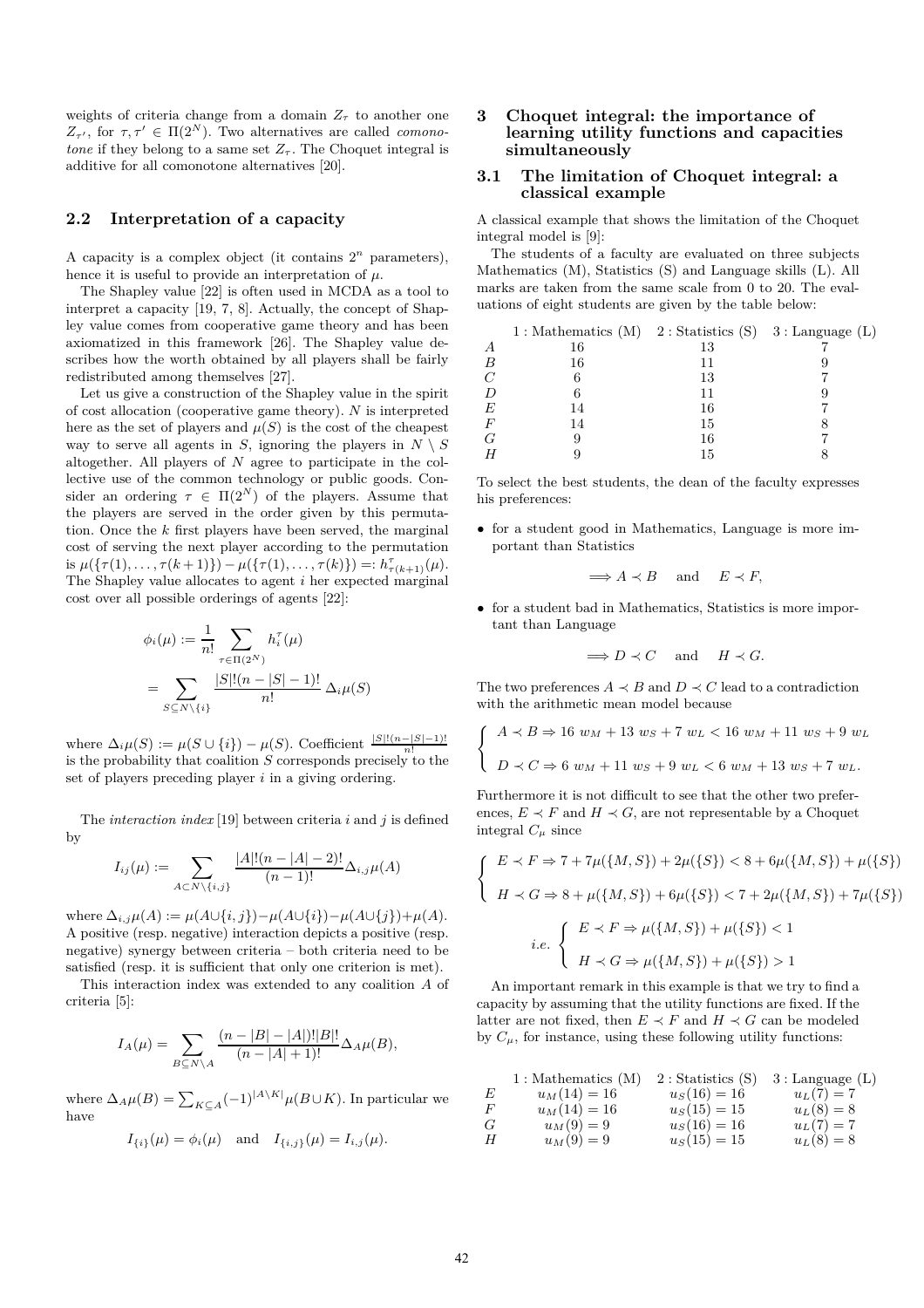Indeed these utility functions lead to the system

$$
\begin{cases} E \prec F \Rightarrow 2\mu(\{M, S\}) - \mu(\{M\}) < 1 \\ H \prec G \Rightarrow \mu(\{M, S\}) + \mu(\{S\}) > 1 \end{cases}
$$

Hence a capacity  $\mu$  such that  $\mu({M, S}) = \mu({M}) =$  $\mu({S}) = 0.6$  can be found. The utility function given above show that for the DM, the interpretation of "a good mark" in mathematics and "a good mark" in statistics is different. Such an interpretation is not in contradiction with the definition of commensurate scales: for  $x_i \in X_i$  and  $x_j \in X_j$ ,

 $u_i(x_i) \ge u_j(x_j)$  iff the DM considers  $x_i$  at least as good as *x<sup>j</sup>* .

Of course, if we assume that  $u_M(a) = u_S(a) = u_L(a)$ , for all  $a \in [0, 20]$ , then  $E \prec F$  and  $H \prec G$  remain not representable by  $C_{\mu}$ . This is not surprising because such situations can be viewed as the representation of preferences in decision under uncertainty where the Choquet integral model is well characterized [20, 21]. The four alternatives *E, F, G, H* are comonotone and thus the preferences  $E \prec F$  and  $H \prec G$ violate comonotone additivity.

To show the limitation of the Choquet integral in MCDA, we look for an example where the utility functions are not fixed a priori. This is the purpose of the next section.

#### **4 Example non representable by a Choquet integral**

We wish to known under which condition  $\succsim$  is representable by a Choquet integral, i.e. there exists  $n$  utility functions  $u_i$ :  $X_i \to \mathbb{R}$  and a capacity  $\mu$  such that for all  $x, y \in X$ 

$$
x \succsim y \Longrightarrow C_{\mu}(u_1(x_1),\ldots,u_n(x_n)) \geq C_{\mu}(u_1(y_1),\ldots,u_n(y_n)). \tag{1}
$$

# **4.1 A counter-example with** 2 **criteria**

Let  $\succsim$  be a weak order on the set  $X = X_1 \times X_2$ . We are interested in conditions that would guarantee that  $\succsim$  can be represented using a Choquet integral model, i.e., that there is a real valued function  $u_1$  on  $X_1$  a real valued function  $u_2$  on  $X_2$  and positive real numbers  $\lambda_1, \omega_1$ , such that:

$$
x \succsim y \iff V(x) \ge V(y),
$$

where  $V$  is a real valued function on  $X$  such that:

$$
V(x) = \begin{cases} \lambda_1 u_1(x_1) + (1 - \lambda_1) u_2(x_2) & \text{if } u_1(x_1) \ge u_2(x_2), \\ \omega_1 u_1(x_1) + (1 - \omega_1) u_2(x_2) & \text{otherwise.} \end{cases}
$$

Such a model is clearly a particular case of the model studied in [2] in which

$$
V(x) = F(u_1(x_1), u_2(x_2)), \t\t(2)
$$

*F* being nondecreasing in its two arguments. We suppose that the conditions underlying the latter model hold. They are given in [2]. We now give an example of a weak order on *X* that cannot be represented using a Choquet integral model whatever the capacity and the functions  $u_1$  and  $u_2$ .

**Example 1** *Let*  $X_1 = \{a_1, b_1, c_1, d_1, e_1, f_1\}$  *and*  $X_2 =$  ${a_2, b_2, c_2, d_2, e_2, f_2}.$ 

*Suppose that the relation*  $\geq$  *is such that:* 

$$
(a_1, e_2) \sim (b_1, d_2)
$$
  
\n
$$
(c_1, d_2) \sim (a_1, f_2)
$$
  
\n
$$
(c_1, e_2) \not\sim (b_1, f_2)
$$
  
\n(3)

*and*

$$
(d_1, b_2) \sim (e_1, a_2)
$$
  
(f<sub>1</sub>, a<sub>2</sub>) \sim (d<sub>1</sub>, c<sub>2</sub>)  
(f<sub>1</sub>, b<sub>2</sub>)  $\not\sim$  (e<sub>1</sub>, c<sub>2</sub>) (4)

*It is easy to find a weak order on X that satisfies the conditions in [2] and that includes the relations* (3) *and* (4)*. Moreover, it is not difficult to choose this weak order in such a way as to satisfy* (2) *together with:*

$$
u_1(a_1) \le u_1(b_1) \le u_1(c_1) \le u_1(d_1) \le u_1(e_1) \le u_1(f_1)
$$
  

$$
u_2(a_2) \le u_2(b_2) \le u_2(c_2) \le u_2(d_2) \le u_2(e_2) \le u_2(f_2)
$$
 (5)

*Since each of triple of relations* (3) *and* (4) *violates the Thomsen condition [13], they cannot be represented using an additive model.*

*Considering the first triple, this implies that it is impossible that we have*

$$
u_1(a_1) \ge u_2(f_2),
$$
  
or  

$$
u_2(d_2) \ge u_1(c_1).
$$

*Indeed, if it were the case the representation for the elements in the triple would be additive, so that the Thomsen condition would be satisfied.*

*Similarly, considering the second triple, it is impossible that we have*

$$
u_1(d_1) \ge u_2(c_2)
$$
  
or  

$$
u_2(a_2) \ge u_1(f_1).
$$

*Hence, we must have:*

$$
u_1(a_1) < u_2(f_2),
$$
\nand

\n
$$
u_2(d_2) < u_1(c_1),
$$
\nand

\n
$$
u_1(d_1) < u_2(c_2)
$$
\nand

\n
$$
u_2(a_2) < u_1(f_1).
$$

*It is not difficult to see that, together with* (5) *this leads to contradiction.*

*Hence any weak order on X that has a representation in model* (2) *satisfying* (5) *and that contains the relations in* (3) *and* (4) *cannot be represented using the Choquet integral model.*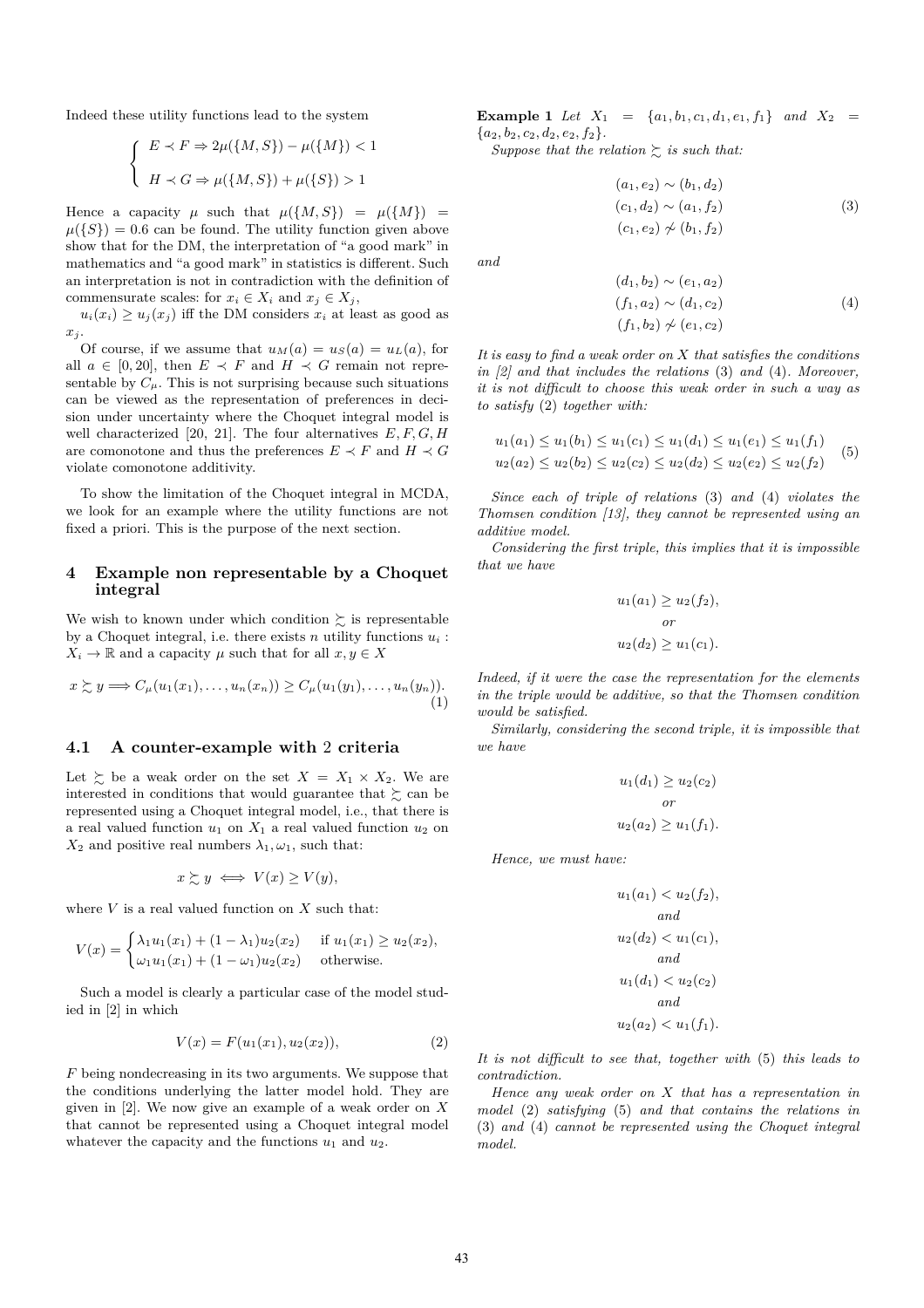#### **4.2 A counter-example with** 3 **criteria**

Let  $n = 3$ . We assume that there is an order on attribute 1. For instance,  $X_1$  is a real interval and the utility function is increasing (e.g.  $X_1$  represents the elements of a revenue). Another example:  $X_1 = \{$  "very bad", "bad", "medium", "good", "very good", }, where "very bad" is worse than " bad", etc. The ordering on  $X_1$  is denoted by  $\leq$  and the strict ordering by *<*.

We choose two elements on attributes 2 and 3:

 $y_2, z_2 \in X_2$  and  $y_3, z_3 \in X_3$ .

We choose now eleven elements on attribute 1:

$$
x_1^1, x_1^2, \dots, x_1^{11} \in X_1 \text{ with } x_1^1 < x_1^2 < \dots < x_1^{11}.
$$

We assume that the decision maker provides the following preferential information:

$$
(x_1^1, y_2, y_3) \succ (x_1^1, z_2, z_3)
$$
  
\n
$$
(x_1^2, y_2, y_3) \prec (x_1^2, z_2, z_3)
$$
  
\n
$$
(x_1^3, y_2, y_3) \succ (x_1^3, z_2, z_3)
$$
  
\n
$$
(x_1^4, y_2, y_3) \prec (x_1^4, z_2, z_3)
$$
  
\n
$$
(x_1^5, y_2, y_3) \succ (x_1^5, z_2, z_3)
$$
  
\n
$$
(x_1^6, y_2, y_3) \prec (x_1^6, z_2, z_3)
$$
  
\n
$$
(x_1^7, y_2, y_3) \prec (x_1^7, z_2, z_3)
$$
  
\n
$$
(x_1^8, y_2, y_3) \prec (x_1^8, z_2, z_3)
$$
  
\n
$$
(x_1^9, y_2, y_3) \prec (x_1^1, z_2, z_3)
$$
  
\n
$$
(x_1^{10}, y_2, y_3) \prec (x_1^{10}, z_2, z_3)
$$
  
\n
$$
(x_1^{11}, y_2, y_3) \succ (x_1^{11}, z_2, z_3)
$$

This idea of this example is to introduce sufficiently many comparisons such that there necessarily exist three comparisons of comonotonic alternatives leading to a contradiction.

**Lemma 1** *The previous example is not representable by (1).*

**Proof:** Assume for a contradiction that there exist utility functions  $u_1, u_2, u_3$  and a capacity  $\mu$  representing the previous example. Note that  $u_1(x_1^1) < u_1(x_1^2) < \cdots < u_1(x_1^{11})$ . Let  $V = {u_2(y_2), u_2(z_2), u_3(y_3), u_3(z_3)}$ . These four elements split the real line R into at most five intervals  $(-\infty, v_1]$ ,  $[v_1, v_2]$ ,  $[v_2, v_3]$ ,  $[v_3, v_4]$  and  $[v_4, +\infty)$ , where  $v_1 \le v_2 \le v_3 \le v_4$  and  $V = \{v_1, v_2, v_2, v_4\}.$ 

It is not difficult to see that among  $u_1(x_1^1), u_1(x_1^2), \ldots, u_1(x_1^{11}),$  at least three of them necessarily belong to the same interval. These three values necessarily correspond to three successive elements, denoted by  $x_1^k, x_1^{k+1}$  and  $x_1^{k+2}$ . Hence, in the preferential information, the comparison obtained from  $x_1^k$  and  $x_1^{k+2}$  are the same and are opposite to the comparison obtained with  $x_1^{k+1}$ . More precisely, we have two cases:

• In the first case, we have

$$
(x_1^k, y_2, y_3) \succ (x_1^k, z_2, z_3),(x_1^{k+1}, y_2, y_3) \prec (x_1^{k+1}, z_2, z_3)\nand
$$
(x_1^{k+2}, y_2, y_3) \succ (x_1^{k+2}, z_2, z_3).
$$
\n(6)
$$

As  $u_1(x_1^k)$ ,  $u_1(x_1^{k+1})$  and  $u_1(x_1^{k+2})$  belong to the same interval, the vectors  $(u_1(x_1^k), u_2(y_2), u_3(y_3)),$  $(u_1(x_1^{k+1}), u_2(y_2), u_3(y_3))$  and  $(u_1(x_1^{k+2}), u_2(y_2), u_3(y_3))$ are comonotone, and  $(u_1(x_1^k), u_2(z_2), u_3(z_3)),$  $(u_1(x_1^{k+1}), u_2(z_2), u_3(z_3))$  and  $(u_1(x_1^{k+2}), u_2(z_2), u_3(z_3))$ are comonotone. The Choquet integral is a weighted sum for all comonotone vectors. We denote by  $(w_1^y, w_2^y, w_3^y)$ the weights of criteria (obtained from the capacity  $\mu$ ) for the comonotone vectors  $(u_1(x_1^k), u_2(y_2), u_3(y_3)),$  $(u_1(x_1^{k+1}), u_2(y_2), u_3(y_3))$  and  $(u_1(x_1^{k+2}), u_2(y_2), u_3(y_3)).$ We denote by  $(w_1^z, w_2^z, w_3^z)$  the weights of criteria (obtained from the capacity  $\mu$ ) for the comonotone vectors  $(u_1(x_1^k), u_2(z_2), u_3(z_3)), \quad (u_1(x_1^{k+1}), u_2(z_2), u_3(z_3)) \quad \text{and}$  $(u_1(x_1^{k+2}), u_2(z_2), u_3(z_3))$ . Hence (6) gives

$$
u_1(x_1^k) w_1^y + u_2(y_2) w_2^y + u_3(y_3) w_3^y
$$
  
> 
$$
u_1(x_1^k) w_1^z + u_2(z_2) w_2^z + u_3(z_3) w_3^z
$$
 (7)

$$
u_1(x_1^{k+1}) w_1^y + u_2(y_2) w_2^y + u_3(y_3) w_3^y
$$
  

$$
< u_1(x_1^{k+1}) w_1^z + u_2(z_2) w_2^z + u_3(z_3) w_3^z
$$
 (8)

$$
u_1(x_1^{k+2}) w_1^y + u_2(y_2) w_2^y + u_3(y_3) w_3^y
$$
  
> 
$$
u_1(x_1^{k+2}) w_1^z + u_2(z_2) w_2^z + u_3(z_3) w_3^z
$$
 (9)

Combining (7) with (8) gives

$$
(u_1(x_1^k) - u_1(x_1^{k+1})) (w_1^y - w_1^z) > 0
$$

As  $u_1(x_1^k) < u_1(x_1^{k+1})$ , we obtain  $w_1^y < w_1^z$ . Combining (9) with (8) gives

$$
(u_1(x_1^{k+2}) - u_1(x_1^{k+1})) (w_1^y - w_1^z) > 0
$$

As  $u_1(x_1^{k+2}) > u_1(x_1^{k+1})$ , we obtain the opposite inequality  $w_1^y > w_1^z$ . Hence a contradiction is attained.

• In the second case, we have

$$
(x_1^k, y_2, y_3) \prec (x_1^k, z_2, z_3),(x_1^{k+1}, y_2, y_3) \succ (x_1^{k+1}, z_2, z_3) \text{ and}(x_1^{k+2}, y_2, y_3) \prec (x_1^{k+2}, z_2, z_3).
$$
 (10)

Е

We proceed similarly and a contradiction is also raised.

From the two counter-examples presented above, we can deduce some necessary conditions to represent a preference by the Choquet integral model when utility functions and capacity are unknown a priori. Therefore we hope to entirely characterized this model in the future works. The search of this characterization led us to obtain a first sufficient condition in the case of two criteria.

### **4.3 Sufficient conditions for representability by Choquet integrals with** 2 **criteria**

Let  $X_1, X_2$  be two arbitrary chains (linearly ordered sets), and let  $\succeq$  be a partial relation on  $X_1 \times X_2$ , extendable to a (total)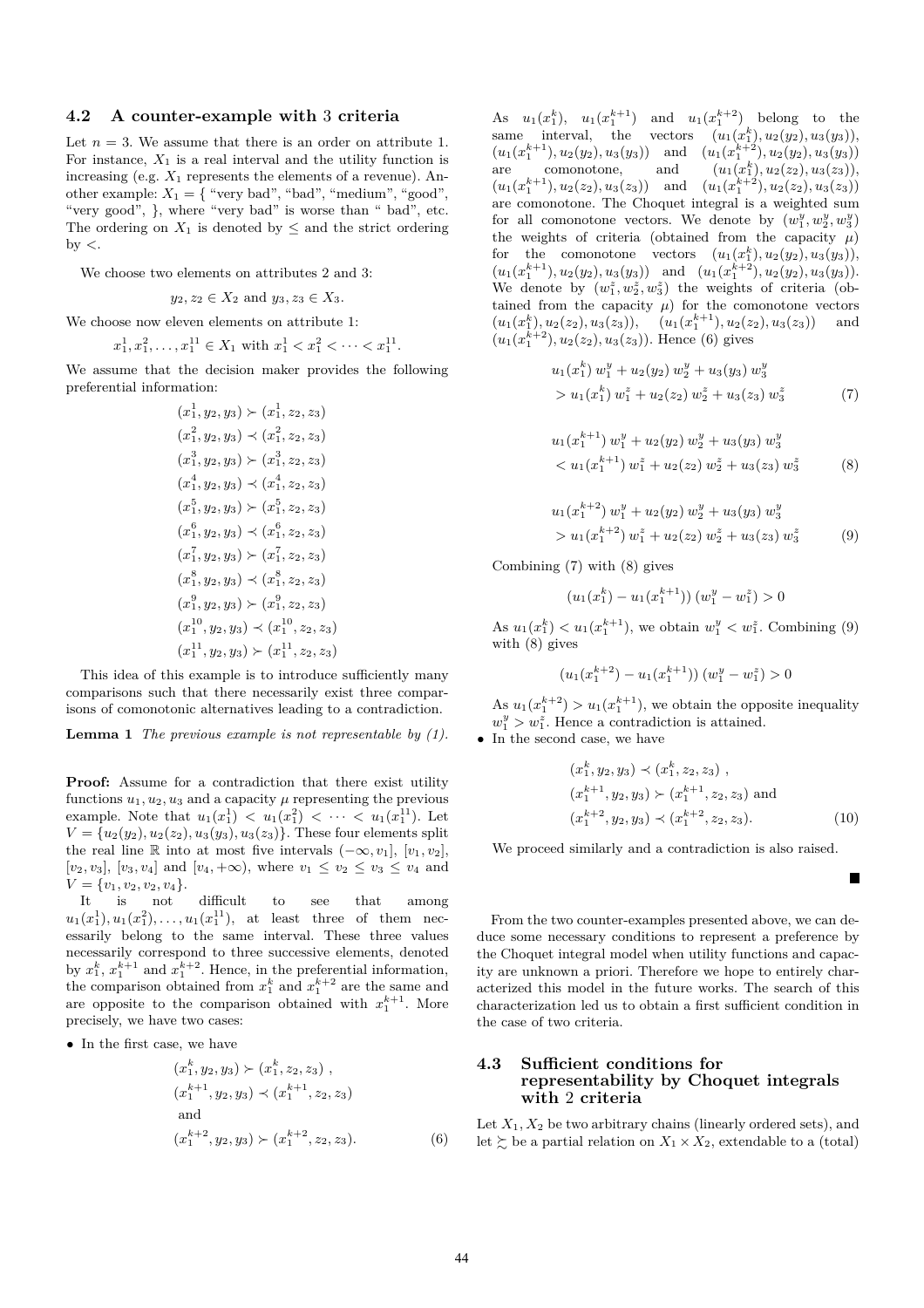preference relation on  $X_1 \times X_2$  (i.e., which does not violate reflexivity, transitivity and the Pareto condition), and let  $\succ$ be its nonsymmetric part ... Denote by  $D(\succeq)$  the universe of *R*, i.e., the set of elements  $x \in X_1 \times X_2$  that appear in some couple in  $\succsim$ .

**Proposition 1** *Every partial relation*  $\geq$  *on*  $X_1 \times X_2$  *for which*  $D(\succeq)$  *is a finite antichain (w.r.t. the componentwise ordering of*  $X_1 \times X_2$  *can be extended to a (total) preference relation on*  $X_1 \times X_2$  *that is representable by a Choquet integral.* 

**Proof:** Suppose that  $D(\succsim) = \{x_1, \ldots, x_n\}, x_i = (x_{i1}, x_{i2}),$ is an antichain. Without loss of generality, we assume that  $x_{11} \leq \ldots \leq x_{n1}$  and  $x_{12} \geq \ldots \geq x_{n2}$ ; the other possible case can be dealt with similarly. We shall construct utility functions  $u_t: X_t \to \mathbb{R}, t = 1, 2$ , and a capacity  $\mu: 2^N \to [0, 1]$  such that  $x_i \succsim x_j$  implies  $C_\mu(u_1(x_{i1}), u_2(x_{i2})) \leq C_\mu(u_1(x_{j1}), u_2(x_{j2})).$ 

Since  $\succsim$  is extendable to a (total) preference relation on  $X_1 \times X_2$ , we can partition  $D(\succeq)$  into (indifference) classes  $C_0, C_1, \ldots$  that are defined recursively as follows:

- 1.  $C_0$  contains all maximal elements for  $\succsim$ , i.e., elements  $y \in$ *D*( $\succeq$ ) such that there is no  $z \in D(\succeq)$  for which  $y \succ z$ ;
- 2. if  $C_0, C_1, \ldots, C_K$  have been defined, then  $C_{K+1}$  contains all *y* ∈ *D*( $\succ$ ) such that *y* ≻ *z* for some *z* ∈ *C<sub>K</sub>*, and there is no  $z' \in D(\succsim) \setminus \bigcup_{0 \leq t \leq K} C_t$  such that  $y \succ z'$ .

Let  $C_0, C_1, \ldots, C_T$  be the thus defined classes.

Consider the capacity  $\mu: 2^N \rightarrow [0,1]$  given by  $\mu({1}) = \mu({2}) = \frac{1}{3}$  and  $\mu({1,2}) = 1$ . Hence,  $C_{\mu}(u_1(a_1), u_2(a_2)) = \frac{2}{3}u_1(a_1) + \frac{1}{3}u_2(a_2)$  if  $u_1(a_1) \le u_2(a_2);$ otherwise,  $C_{\mu}(u_1(a_1), u_2(a_2)) = \frac{2}{3}u_2(a_2) + \frac{1}{3}u_1(a_1)$ .

We construct  $u_t: X_t \to \mathbb{R}$  on  $\{x_{1t}, \ldots, x_{nt}\}, t = 1, 2$ , as follows. Let  $s := \min\{k : x_k \in C_0\}$ . Set  $u_1(x_{s1}) = u_2(x_{s2}) =$ *n*. Hence  $C_{\mu}(u_1(x_{j1}), u_2(x_{j2})) = n$ .

Also, note that  $u_1(x_{k1}) \leq u_2(x_{k2})$  if  $k < s$ , and  $u_1(x_{k1}) \geq$  $u_2(x_{k2})$  if  $k > s$ .

Now, take a sufficiently small  $\epsilon > 0$ , say  $\epsilon = \frac{1}{n}$ . For each  $1 \leq i \leq n$  such that  $x_i \in C_K$ , define

- 1.  $u_1(x_{i1}) = (n (\frac{|j-i|}{2}) K\epsilon)$  and  $u_2(x_{i2}) = (n + |j-i| + K\epsilon)$ if  $k < s$ , and
- 2.  $u_1(x_{i1}) = (n+|j-i|+K\epsilon)$  and  $u_2(x_{i2}) = (n-(\frac{|j-i|}{4})-K\epsilon)$ , otherwise.

It is not difficult to verify that for every  $0 \leq S \leq T$  and *y* = (*y*<sub>1</sub>, *y*<sub>2</sub>) ∈ *C<sub>S</sub>*, we have  $C_{\mu}(u_1(y_1), u_2(y_2)) = n - \frac{S_{\epsilon}}{3}$ , and the proof is now complete.

# **5 Interpretation of the Choquet integral model**

# **5.1 The** [0*,* 1]*<sup>n</sup>* **case**

In the context of MCDA, the Shapley value can be seen as the mean importance of criteria and is thus a useful tool to interpret a capacity [7, 8]. The interpretation of Section 2.2 of the Shapley value is not satisfactory in MCDA since it completely ignores the use of the Choquet integral.

The interpretation of the Shapley value (and the Shapley interaction indices) for the Choquet integral is basically due to J.L. Marichal who noticed that (see [15, proposition 5.3.3 page 141] and also [11, Definition 10.41 and Proposition 10.43 page 369])

$$
I_S(\mu) = \int_{[0,1]^n} \Delta_S C_{\mu}(z) dz
$$

where, for any function  $f$ ,  $\Delta_S f$  is defined recursively by

$$
\Delta_S f(z) = \Delta_i(\Delta_{S \setminus \{i\}} f)(x) \quad \text{for any } i \in S
$$
  

$$
\Delta_i f(z) = f(z|z_i = 1) - f(z|z_i = 0)
$$

The Shapley value appears as the mean of relative amplitude of the range of  $C_\mu$  w.r.t. criterion *i*, when the remaining variables take random values. What is true with Shapley value is also true for interaction indices.

The following lemma is not difficult to prove:

**Lemma 2** *We have*

$$
I_S(\mu) = \int_{[0,1]^n} \frac{\partial^{|S|} C_{\mu}}{\partial z_S}(z) dz
$$

*where the partial derivative is piecewise continuous.*

Here the partial derivative is the local importance of  $C<sub>u</sub>$  at point *z*.

#### **5.2** The case of a subset of  $[0,1]^n$

The set of options that the decision maker finds feasible is often far from covering the whole space *X*. The following example shows that only a subset denoted by  $\Omega$  of  $X$  may be realistic.

**Example 2 (Situation awareness)** *Consider a surveillance system that generates alerts from the information provided by several sensors such as cameras and radars. The system provides a situation awareness of the environment, gathering the identification of the intruder and its accurate localization [23].*

*We are interested in assessing the quality of information provided by the system. To this end, we access the difference between what the system displays to the user and the real situation. Three criteria are considered.*

- Relevance of identity information*: this is the difference between the identity that is obtained by the system and the real identity of the intruder. The determination of a wrong identity has strong consequences on the level of threat associated to the intruder.*
- Rough localization*: There are several particular assets that must be protected in the area that is covered by the surveillance system. Three areas of interest are defined around the assets: the alert zone which is the area at close range of the assets, the warning zone which is the area at medium range of the assets, and the rest of the area. There is a procedure which indicates the action that must be performed by an operator when an intruder is in one of these three zones. The system identifies the area to which intruders belong. Clearly, the identification of a wrong area has a critical consequence on the safety (if an intruder at close range is not seen as being in that area) or the relevance (false alarms) of the system.*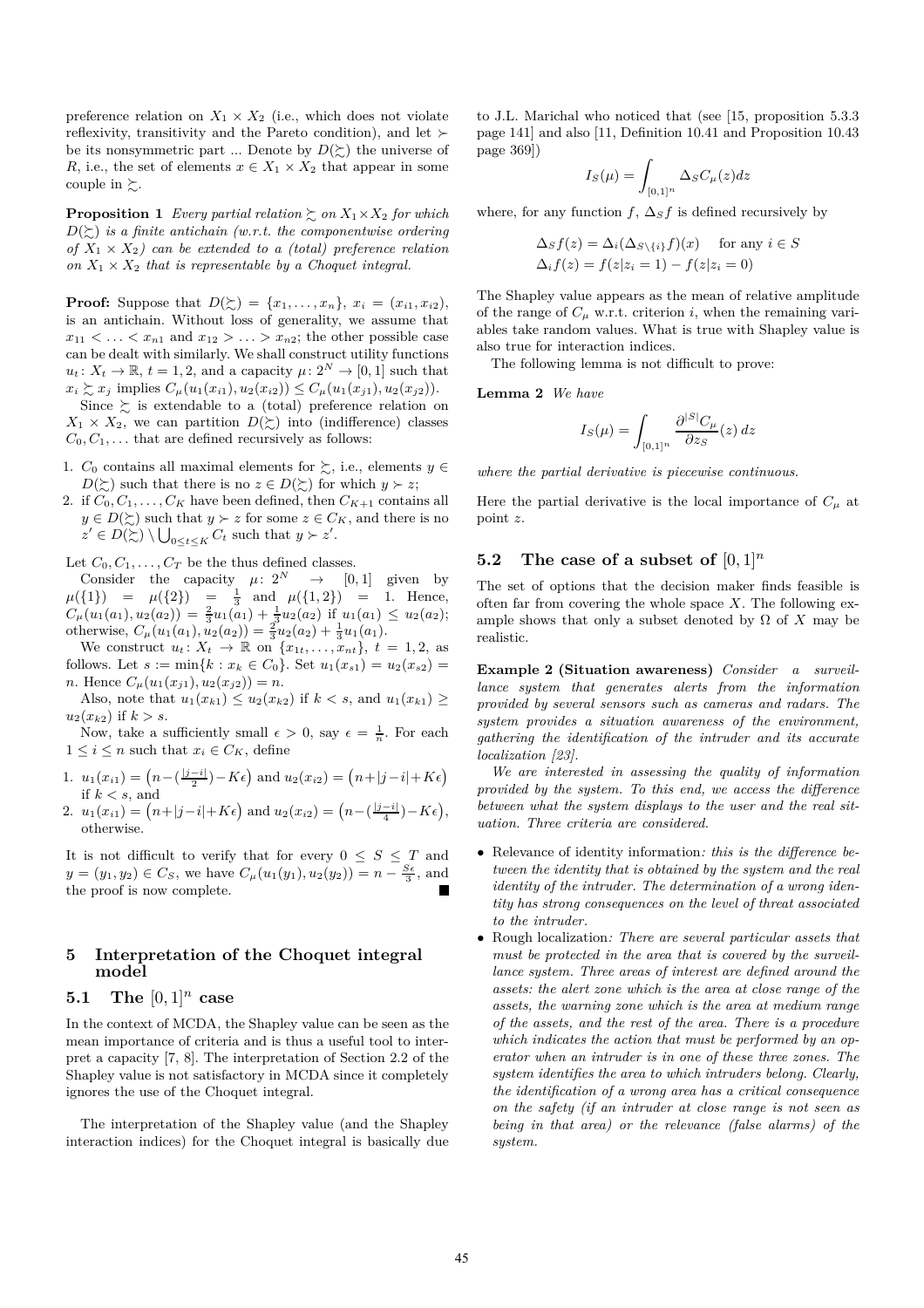• Fine localization*: This is the accuracy of the intruders localization made by the system, i.e., the distance between the localization given by the system and the real one. The decision maker needs to know the accurate location of intruders, especially, in the alert area in order to perform a dissuasive action on the intruders.*

*The last two criteria quantify the consequence with respect to two different points of view attached to localization. These two criteria are statistically correlated. Indeed, when the second criteria is not met, which entails a crude error, then it is not possible that the last criteria is well-satisfied. This implies that the satisfaction of last criterion cannot be better than that of the second criterion. Hence*  $x \in X$  *such that*  $x_3 > x_2$  *is not feasible.*

In MCDA, our starting point is the subset  $\Omega$  of realistic options in  $[0,1]^n$ . One can assume that  $\Omega$  is convex and has a non-zero measure, as it is the case in Example 2. For  $\tau \in \Pi(2^N)$  and  $z \in Z_\tau$ , those coalitions used in the computation of the Choquet integral w.r.t. *z* are  $\emptyset$ ,  $\{\tau(1), \tau(2), \ldots, \tau(n)\}.$  The following set

$$
\mathcal{T} := \{ \tau \in \Pi(2^N) , \, \operatorname{Int}(X_\tau) \cap \Omega \neq \emptyset \}
$$

contains those permutations that are reached when computing the Choquet integral of the elements of  $\Omega$ . The set of coalitions that are used in the previous computations is then

$$
\mathcal{F} = D(\mathcal{T}) := \bigcup_{\tau \in \mathcal{T}} \{ \emptyset, \{ \tau(1) \}, \{ \tau(1), \tau(2) \},
$$

$$
\dots, \{ \tau(1), \dots, \tau(n) \} \}.
$$

A *convex geometry* on *N* is a family F of subsets of *N* satisfying the following properties [3, 12]

- (*i*)  $\emptyset \in \mathcal{F}, N \in \mathcal{F},$
- (*ii*)  $S \in \mathcal{F}$  and  $T \in \mathcal{F}$  implies that  $S \cap T \in \mathcal{F}$ ,
- $(iii) \ \forall S \in \mathcal{F} \setminus \{N\}, \exists i \in N \setminus S \text{ such that } S \cup \{i\} \in \mathcal{F}.$

Note that properties (*i*) and (*ii*) allow to define a closure operator  $\overline{S} = \bigcap \{T \in \mathcal{F} : S \subseteq T\}$  for every  $S \subseteq N$ . The set of *extreme points* of a subset  $S \in \mathcal{F}$  is defined as  $ext(S) = \{i \in S : S \setminus \{i\} \in \mathcal{F}\}\.$  From this set, one can define a shelling process. Starting with the whole set *N*, one may successively eliminate extreme points until the empty set is obtained. This process defines maximal chains of F. A *chain in* F *from*  $S \in \mathcal{F}$  *to*  $T \in \mathcal{F}$ , with  $S \subset T$ , is a set of nested elements of F of the form  $S = K_{i_1} \subset K_{i_2} \subset \cdots \subset K_{i_{m-1}} \subset K_{i_m} = T$ with  $|K_{i_l}| = i_l$  for  $l = 1, ..., m$ , and  $i_1 < i_2 < \cdots < i_m$ . A *maximal chain of*  $\mathcal{F}$  *from*  $S \in \mathcal{F}$  *to*  $T \in \mathcal{F}$ , with  $S \subset T$ , is a chain of F from S to T for which  $m = t - s + 1$  (i.e.  $i_l = s + l - 1$ ) for all *l*) with the previous notation. A *maximal chain of*  $F$  is a maximal chain of  $\mathcal F$  from  $\emptyset$  to  $N$ .

Another interesting case is when the points x are not uniformly spread over  $[0, 1]^n$ . A particular case is when there are some values in  $[0, 1]^n$  that are infeasible. Then, when computing the Choquet integral, some permutations may never occur, and thus some terms  $\mu(S)$  (for some coalitions *S*) may never be used. The Shapley value has been defined for the situation of "forbidden" coalitions.

Let  $F$  be a convex geometry defined on  $N$ . A capacity on F is a function  $\mu : \mathcal{F} \to \mathbb{R}$  satisfying the boundary and monotonicity conditions. Bilbao [1] defined the Shapley value of  $\mu$ as follows

$$
\phi_i^{\mathcal{F}}(\mu) = \sum_{S \subseteq N \setminus \{i\} \,:\, S, S \cup \{i\} \in \mathcal{F}} \frac{C_{\mathcal{F}}(S, S \cup \{i\})}{C_{\mathcal{F}}} \left[\mu(S \cup \{i\}) - \mu(S)\right],\tag{11}
$$

where  $C_F$  is the total number of maximal chains of  $\mathcal F$  and  $C_{\mathcal{F}}(S, S \cup \{i\})$  is the number of maximal chains of  $\mathcal F$  going through *S* and  $S \cup \{i\}$ .

A *reduced game* describes the situation where the players in a coalition *P* never play separately. As a consequence, they can be identified to a unique player denoted by  $[P]$ . Let  $N_{[P]} :=$  $(N\backslash P)\cup\{[P]\}\text{.}$  Let  $\eta_P:\mathcal{P}_P(N)\to 2^{N[P]}$  be defined by  $\eta_P(S)=$ *S* if  $P \not\subseteq S$  and  $\eta_P(S) = (S \setminus P) \cup \{[P]\}$  otherwise. Given *F*, the definition of the set of allowed coalitions  $\mathcal{F}^{N_{[P]}}$  on  $N_{[P]}$  is as follows [14]

$$
\mathcal{F}^{N_{\{P\}}} = \eta_P(\mathcal{T}_P) = \{\eta_P(S) : S \in \mathcal{T}_P\},\
$$

where  $\mathcal{T}_P$  is the set of the elements of all chains  $\emptyset = S_0 \subset$  $\cdots$  ⊂  $S_k$  ⊂  $S_{k+p}$  ⊂  $\cdots$  ⊂  $S_n$  = N of elements of F with  $|S_i| = i$ ,  $S_{k+p} = S_k \cup P$  and  $S_k \in \mathcal{M}_P$ , and where  $\mathcal{M}_P :=$  $\{S \subseteq N \setminus P : \forall T \subseteq P, S \cup T \in \mathcal{F}\}\$ . The interaction index  $I_P^{\mathcal{F}}(\mu)$  of coalition *P* w.r.t. a capacity  $\mu$  has the expression [14]

$$
I_P^{\mathcal{F}}(\mu) = \sum_{S \in \mathcal{M}_P} \frac{C_{\mathcal{F}^{N_{[P]}}}(S, S \cup \{[P]\})}{C_{\mathcal{F}^{N_{[P]}}}} \Delta_P \mu(S).
$$
 (12)

Lemma 2 can be extended to the current setting in the following way:

**Lemma 3** *We have*

$$
I_S^{\mathcal{F}}(\mu) = \int_{\cup_{\tau \in \mathcal{T}} Z_{\tau}} \frac{\partial^{|S|} C_{\mu}}{\partial z_S}(z) dz
$$

*where the partial derivative is piecewise continuous.*

This formula clearly shows that  $I_S^{\mathcal{F}}(\mu)$  is interpreted as the interaction among criteria *S* for the Choquet integral. Expression (12) provides a combinatorial formulae to compute  $I_{S}^{\mathcal{F}}(\mu).$ 

Note that  $\bigcup_{\tau \in \mathcal{T}} Z_{\tau}$  appears as an approximation of the feasibility domain  $\Omega$ . When this approximation is not so good, it is possible to compute the interaction index by the following expression

$$
\int_{\Omega} \frac{\partial^{|S|} C_{\mu}}{\partial z_S}(z) dz.
$$

This computation might be complex when  $\Omega$  is itself complex.

#### **6 Conclusion**

We have shown the gain in terms of expressivity that is obtained when the partial utility functions are constructed at the same time as the Choquet integral. With only two attributes, an example of non representativity is constructed. It is very special in the sense that the alternatives take special values on a grid. Moreover, again with two attributes,